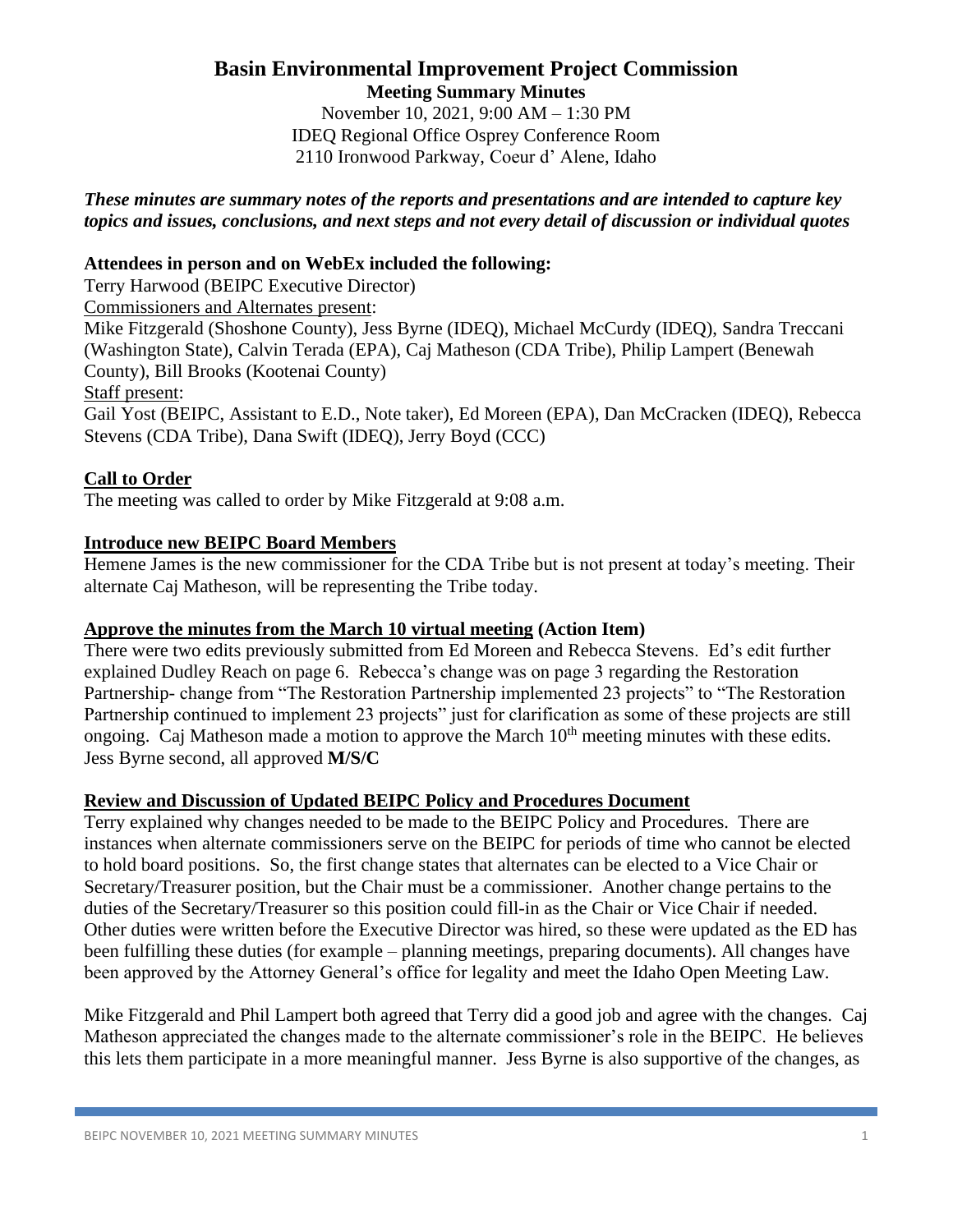one of the newer members on the commission, thought this made more sense with those more familiar with the group and newer members roles.

## **Public Comment on Draft Policy Document**-

Rebecca stated that Ed Moreen and EPA worked on a red-line strikeout version of the Policy and Procedures with these revisions, and she is wondering if this has been considered. Terry does have that RLSO version which documented the changes that had already taken place. The cleaned-up document is what is being presented. Mike asked Ed if we were missing anything that would add value to go through the additional level of review? Ed stated the RLSO that Jeff Philip created looked at the changes between the old and new version of the document and they didn't see anything that contrasted with Terry's summary of the document.

Due to some of the public having trouble connecting to today's meeting, Mike tabled a vote of the Policy and Procedure document to ensure that all comments can be heard before taking further action.

# **Review and Discuss Draft 2022 Annual Work Plan**

Terry Harwood shared the process of creating the annual and 5-year work plans. The work plans are divided into two sections – Part 1 covers environmental cleanup work performed through CERCLA (Comprehensive Environmental Response, Compensation and Liability Act). It includes work to implement the Record of Decision (ROD) for Operable Unit 3 (OU-3) and the Upper Basin ROD Amendment (RODA) for OU-2 and 3. Part 2 includes Other Activities and Responsibilities – Lake Management Plan, Natural Resource Trustees, work on recommendations from the National Academy of Sciences (NAS) and requests from the communities and citizens of the Basin.

He started with an update on the residential and commercial property remediation, which is pretty much complete. Properties can still be sampled and/or remediated if above action levels for owners granting access. Currently about 211 properties require sampling, and 40 properties require remediation in the Upper and Lower Basin; 9 remain to be remediated in the Box. A total of 3,928 properties in the Basin and 3,236 properties in the Box have been remediated at the conclusion of 2021. Oversight and coordination between the Trust and IDEQ will continue to encourage property owners to have their properties sampled and remediated, if necessary.

In 2012, guidelines for the Lead Health Intervention Program (LHIP) changed its "level of concern" from a blood lead level of 10 micrograms per deciliter to 5. The Centers for Disease Control (CDC) is now suggesting the threshold value decrease to 3.5 micrograms per deciliter. The new lower value means that more children will be identified as having lead exposure. The incentive for this year's annual screening will go up to \$50 per child ages 6 months to 6 years of age.

Recreation Use Activities – The Recreation Sites Program was created to address and manage human health risks from exposure to lead and other metals in the Upper and Lower Basin. The Recreation Team includes EPA, IDEQ, PHD, CDA Tribe, BEIPC and CDA Trust. Meetings are held at least biannually to evaluate and discuss priorities and addresses human health risks while maintaining the benefits of recreation. In 2022, the Basin cleanup is expected to start at the Cataldo Boat Ramp, sampling of other Upper and Lower Basin areas known to have high usage and continue to update and install new signage at identified recreation sites. Box projects will also update signage and evaluate access controls at mine and recreation sites where public use has been identified.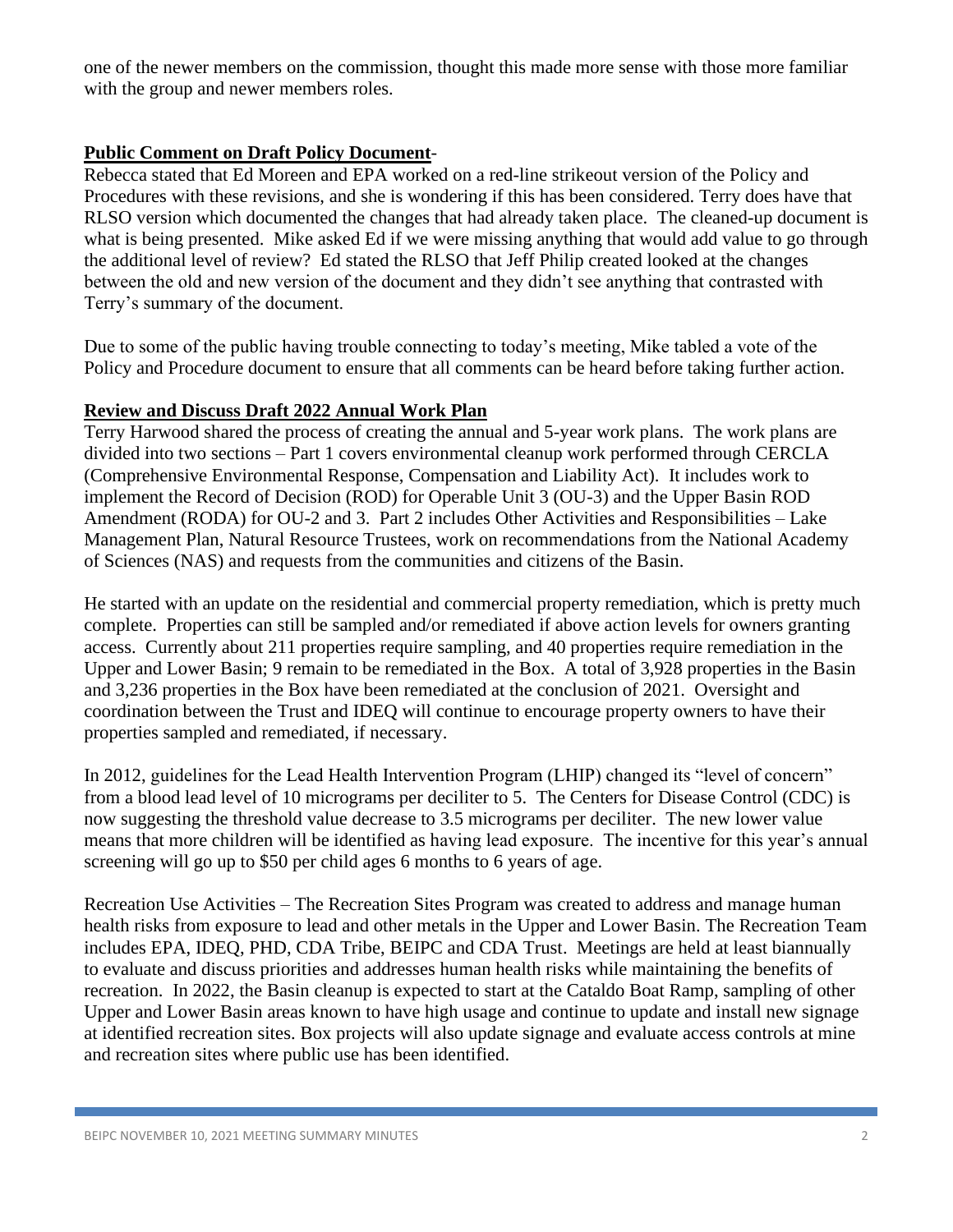Repository Development & Management - There are currently three operational repositories within the OU-3 area: Big Creek Repository (BCR), which includes the Big Creek Repository Annex (BCRA), East Mission Flats Repository (EMFR) and Lower Burke Canyon Repository (LBCR). The Page Repository provides for disposal of remedial and ICP wastes in the Box (OU1 and OU2). The Waste Consolidation Area (WCA) located up Nine Mine is handling waste from the East Fork Nine Mile projects. In 2019 construction began on the Canyon Complex Repository (CCR/WCA), which will receive waste material from Canyon Creek Drainage remedial actions and the material moved from the Silver Valley Natural Resource Trustee Repository (SVNRT). This material was moved in 2021 eliminating the need for repository rework and achieved containment on the contaminated springs discharge. In 2022, the CDA Trust will be addressing increasing Upper Basin Repository and WCA capacity to dispose of waste material generated by the cleanups; they will also be planning on Lower Basin WCA development.

Upper Basin Remedies – The Upper Basin RODA identified \$635 million for work in the Upper Basin including work at 125 mine and mill sites. Upper Basin projects include East Fork Ninemile Basin (which consists of East Fork Ninemile Waste Consolidation Area, East Fork Ninemile Creek Riparian area, and Tamarack Complex); SVNRT Repository Remediation and Canyon Creek Complex CCR/WCA; Canyon Creek Quarry; and Douglas Mine and Mill in the Pine Creek Basin.

Central Treatment Plant/Central Impoundment Area –Beginning in October of 2021, IDEQ assumed operations and maintenance of the CTP/GCS. The CTP upgrades were necessary to treat additional influent flow from the GCS, improve system reliability, meet more stringent discharge requirements, and to operate in High-Density Sludge (HDS) mode.

There are two major cleanups left in the East Fork Ninemile area – the Dayrock Complex/Lower EFNM Creek which includes the Ninemile Creek Riparian area; and the second being the Tamarack Complex which is in design with cleanup expected in 2023.

Douglas Mine and Mill – Remedial action was slated for 2022, per Ed Moreen that has now been changed to start in 2023.

Lower Basin Remedies – include actions for wetlands and lateral lakes, river banks, splay areas and river bed dredging. To address the contaminated sediment transport in the CDA River channel, CDA Trust has begun planning and remedial design for an in-channel pilot project to be implemented in the upper part of the River's Dudley Reach. Dudley Reach is considered the most significant upstream lead loading segment in the river system. Future remedial work is also planned on being supported through the design and construction of WCA's similar to the Upper Basin. EPA will continue to coordinate with the Restoration Partnership and various landowners to characterize and identify off-channel areas for remedial action. EPA is finalizing the design on IDFG-owned Gray's Meadow to create clean waterfowl feeding habitat with construction scheduled to start in 2022 and continue through 2023.

Rebecca believes that there should be clarification on the CTP on page 8 – instead of "is nearing completion and transitioning" it should read "completed". After discussion, the change will be made to "is completed".

Erica from Ecology stated Deb Sherbina's question on the chat asks when the agency submissions will be due for the 2021 Accomplishment Report. Terry will be sending out requests for those updates after Christmas.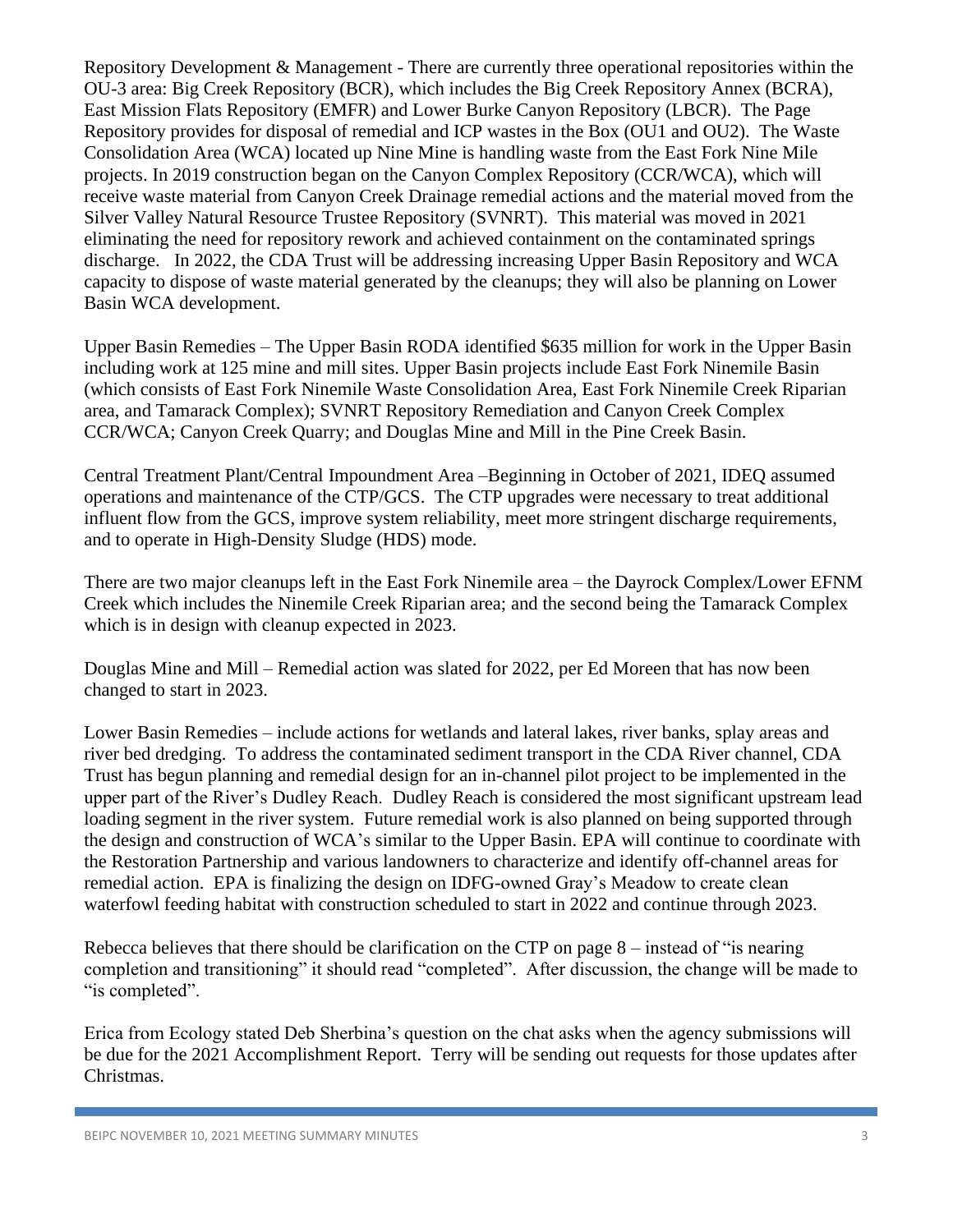Basin Environmental Monitoring Program (BEMP) – EPA has continued to optimize and restructure the BEMP, updating data quality objectives and Quality Assurance Project Plans (QAPPs) to better meet both remedial action effectiveness and long-term monitoring needs of the cleanup.

Operation and Maintenance responsibilities for Remedial Actions – CERCLA prohibits EPA from use of funds from the Superfund Account on O&M of remedies. Responsibilities on completed and accepted remedial work may vary. O&M on EPA selected cleanup actions will be performed by the CDA Trust, the State of Idaho, and local governmental jurisdictions or parties who are required to perform O&M activities by judicial or administrative settlement, environmental agreements, covenants, and conservation easements.

Other activities and responsibilities include the following work:

- IDEQ Lake Management Activities
- Coeur d'Alene Tribe Lake Activities
- Flood Control and Infrastructure Revitalization
- Communications and Public Involvement
- State of Washington Activities
- Coordination with the Restoration Partnership

Lake Management Activities – As of the summer of 2018, the CDA Tribe asserted that the LMP is inadequate as an effective tool to protect water quality in the lake and has been in discussions with IDEQ and the EPA to determine what additional actions are needed to manage the hazardous substances in the lakebed sediments. The State of Idaho has initiated a third-party review of lake management data by the National Academy of Sciences (NAS) to help inform an appropriate response to undesirable water quality trends. A final report from NAS is expected in 2022. IDEQ staff continue to operate under the LMP as discussions with the Tribe and EPA continue and the third-party review commences and progresses.

Flood Control and Infrastructure Revitalization – The local flood group and the BEIPC will continue to work with the COE and FEMA to update the 2009 Flood Inundation Maps. Based on new flood maps, it is anticipated that updated analysis of the need for certified levees in the SFCDA River may also be initiated. The working group will also support the City of Pinehurst's request for COE assistance in performing similar flood zone analysis in Pine Creek. The BEIPC will continue to assist Upper Basin communities as well.

Communications and Public Involvement – Multi agency coordination worked together to carry out public involvement, communication, and education related to BEIPC and agency activities. They will continue to facilitate the public involvement process in the Basin.

State of Washington Activities – the Washington State Department of Ecology continues to monitor the status of previous cleanups along the Spokane River. Site visits are performed along with visual documentation of performance and sediment accumulation.

Restoration Partnership – The Restoration Partnership will continue to implement natural resource restoration projects in 2022. There will be ongoing coordination on remedy and restoration activities and participation in BEIPC and associated groups and committees.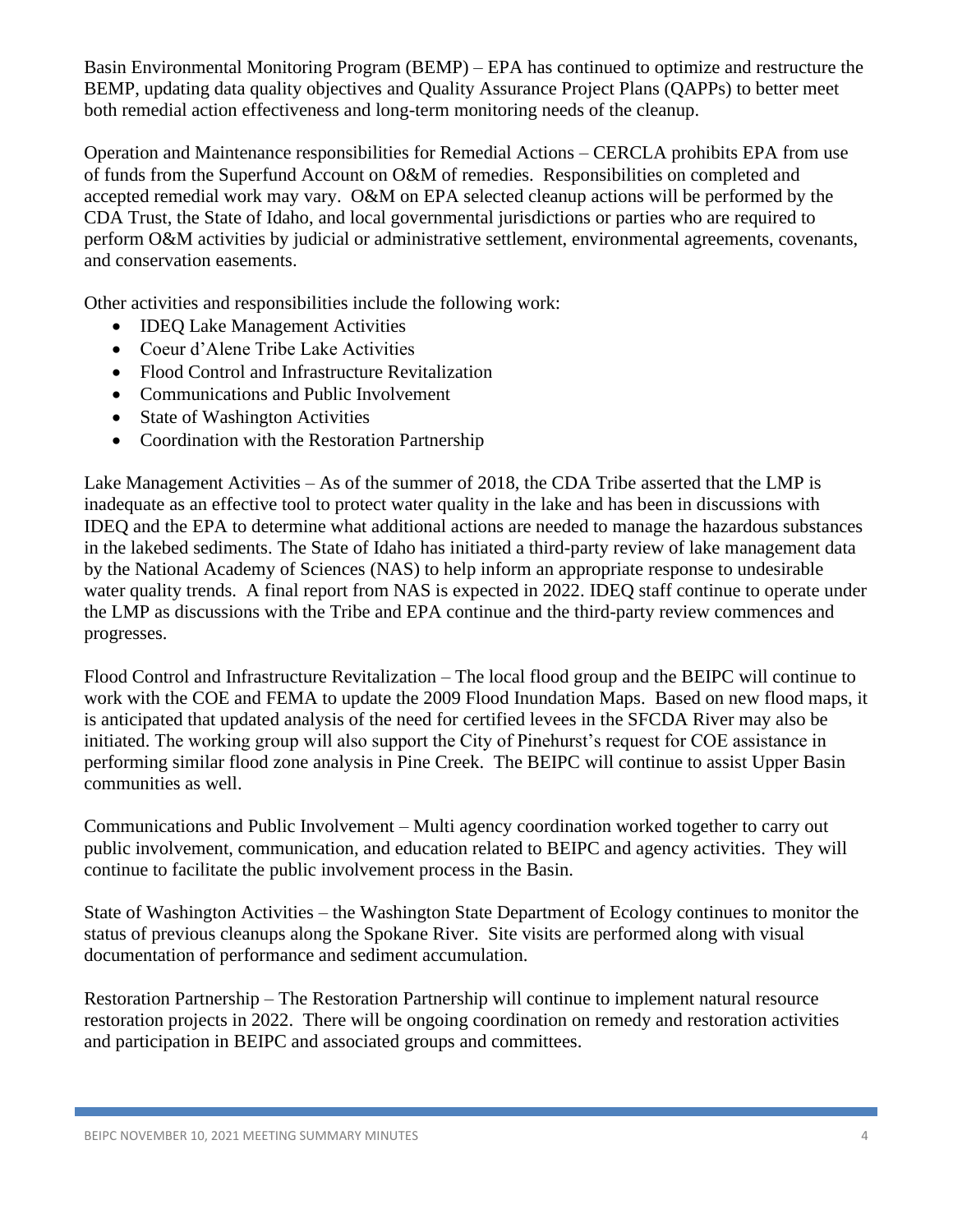**Public Comment on Draft 2022 Work Plan** - Mike asked for any questions or comments on the 2022 Annual Work Plan from commissioners or panelists. There were no further comments.

**Approve 2022 Work Plan – Board (Action Item)** Mike asked for a motion to approve the 2022 Annual Work Plan, including the two edits – one on Douglas Mine work in 2023, and the CTP completion of the project. Caj Matheson made the motion to approve followed by a second from Phil Lampert, all approved **M/S/C**

**Approve Draft BEIPC Policy and Procedures Document (Action Item)** Mike asked to go back to the tabled discussion and vote on the BEIPC Policies and Procedures document. There were no further comments made – Phil Lampert made a motion to approve the Policies and Procedures, Sandy Treccani seconded, all approved **M/S/C**

## **Review and Discuss Draft 2022-2026 Five Year Work Plan**

Terry reviewed and reported on the five-year work plan. This work plan also has two sections – the work under CERCLA by the implementing agencies and other activities. The first part includes human health directed activities; lead health intervention program; repository development and management; remedial actions in the Upper Basin; remedial actions and/or pilot projects in the Lower Basin; Basin Environmental Monitoring; and O&M responsibilities for Remedial Actions.

Human health activities – the Basin Property Remediation Program (BPRP) will continue at the request of the property owners when access is granted. Remediation of high-risk properties will continue as agencies and the CDA Trust become aware of them. Human health risks associated with basin wide recreational activities will be addressed and educational resources and health advisories will be provided to manage the potential for metals exposure through the consumption of fish.

The Lead Health Intervention Program – PHD will continue to administer screening of children for elevated blood lead levels. The threshold value for levels in young children is 5 micrograms per deciliter. The Centers for Disease Control (CDC) is now suggesting the threshold value decrease to 3.5 micrograms per deciliter. Terry will consult with Andy Helkey and Mary Rehnborg for possible change to this section.

Repository and WCA Development & Management – operation and management will continue at the current repositories and WCA's with potential site development of future WCA's in the Lower Basin.

Upper Basin Remedies – operate the groundwater collection system and upgraded CTP; source control actions in the Ninemile and Canyon Creek watersheds; and implement source control and water treatment remedies, ecological cleanup projects, and related human health activities identified in the Superfund Cleanup Implementation Plan (SCIP).

Lower Basin remedies – evaluate and prioritize potential source control remedies; conduct pilot projects to address contaminated riverbed source areas and implement remedies as appropriate; characterize and prioritize additional riverbank segments for stabilization; ensure that remedies are coordinated with natural resource restoration activities; identify recreation areas for remediation and implement programs to educate recreation site users regarding human health risks along the river corridor.

Basin Environmental Monitoring – continue implementing the Basin Environmental Monitoring Program (BEMP) under the updated plan produced in 2020.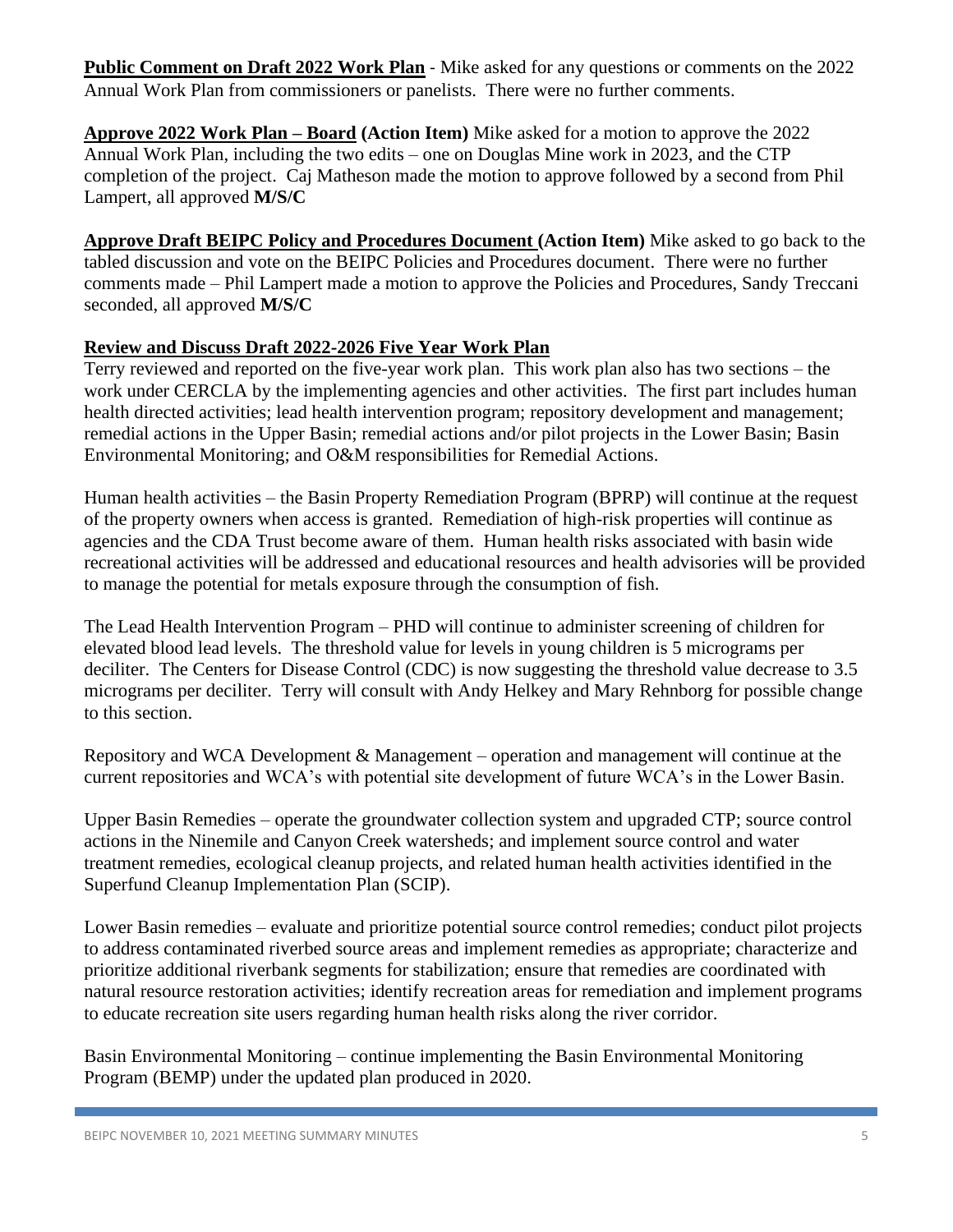O&M Responsibilities for Remedial Actions – Terry briefly covered responsibilities for remedial actions and cleanup work on the site. Each program defines its responsible parties and required maintenance to protect the work completed as already described earlier in the 2022 Annual Work Plan.

Part 2 – Other Activities and Responsibilities – the five-year work plan recognizes work items the BEIPC will be involved in, and items of work needed to accommodate some of the recommendations of the 2005 NAS study; it also includes Lake Management activities by both the CDA Tribe and the State of Idaho; flood control and infrastructure revitalization; communication and public involvement; and coordination with Restoration Partnership.

Caj commented on the third paragraph of the Lake Management activities "As of the summer of 2018, the CDA Tribe asserted that the LMP is inadequate" he says gives the impression that they are coming out of nowhere saying the LMP is inadequate, but the triggers that were agreed upon in the initial LMP is what the Tribe was responding to. Caj would like this reflected so that is does not appear that the Tribe came up with their own unique indictors, these were indicators that everyone agreed to from the start. There needs to be some indication these triggers were reached first and because of that the Tribe responded that something else needed to be done. Terry said that was a good point, it is stated the same way in the 2022 Work Plan. Caj agreed and said he motioned for the 2022 Work Plan to be approved, but if we could catch it here to change the wording that would be great. Mike asked that we modify this part – and Caj agreed. Rebecca will work on the re-wording while the rest of the five-year plan is reviewed and comment on the chat.

Flood Control and Infrastructure Revitalization – under a 2018 MOA, participating governments of the BEIPC and the Upper Basin jurisdictions will continue to work on potential flooding issues on the SFCDAR to implement a LOMAR to update the 2009 Flood Inundation Maps based on current flood zone analysis by the COE. Based on new flood maps, it is anticipated that updated analysis of the need for certified levees in the SFCDAR will also be initiated. This group will also support the City of Pinehurst's request for assistance in performing similar flood zone analysis in Pine Creek.

Communications and Public Involvement – will continue to address issues and facilitate public involvement and education in BEIPC activities.

Restoration Partnership – will continue to coordinate with the BEIPC and provide updates on restoration planning efforts and implementation of restoration projects that will be solicited by the Trustees and from interested parties.

Mike summarized the five-year plan after his review and saw no major changes, just staying the course as we have been doing the past five or six years. Terry agreed and said the dynamics will be how to handle projects in the Lower Basin.

Rebecca shared on the chat box the re-worded statement for the LMP section as discussed earlier - the chat was not working so Rebecca read the following statement:

"As of the Summer of 2018, the Coeur d'Alene Tribe (CDA Tribe) asserted that the LMP is inadequate, in itself, as an effective tool to protecting water quality in the Lake due to water quality triggers - lead, phosphorus and dissolved oxygen, in particular, being exceeded. These triggers were developed by the Tribe and IDEQ in the 2009 LMP and as stated in the LMP, if these triggers were to be exceeded within 10 years after the adoption of the Lake Management Plan, the Tribe and IDEQ would revisit the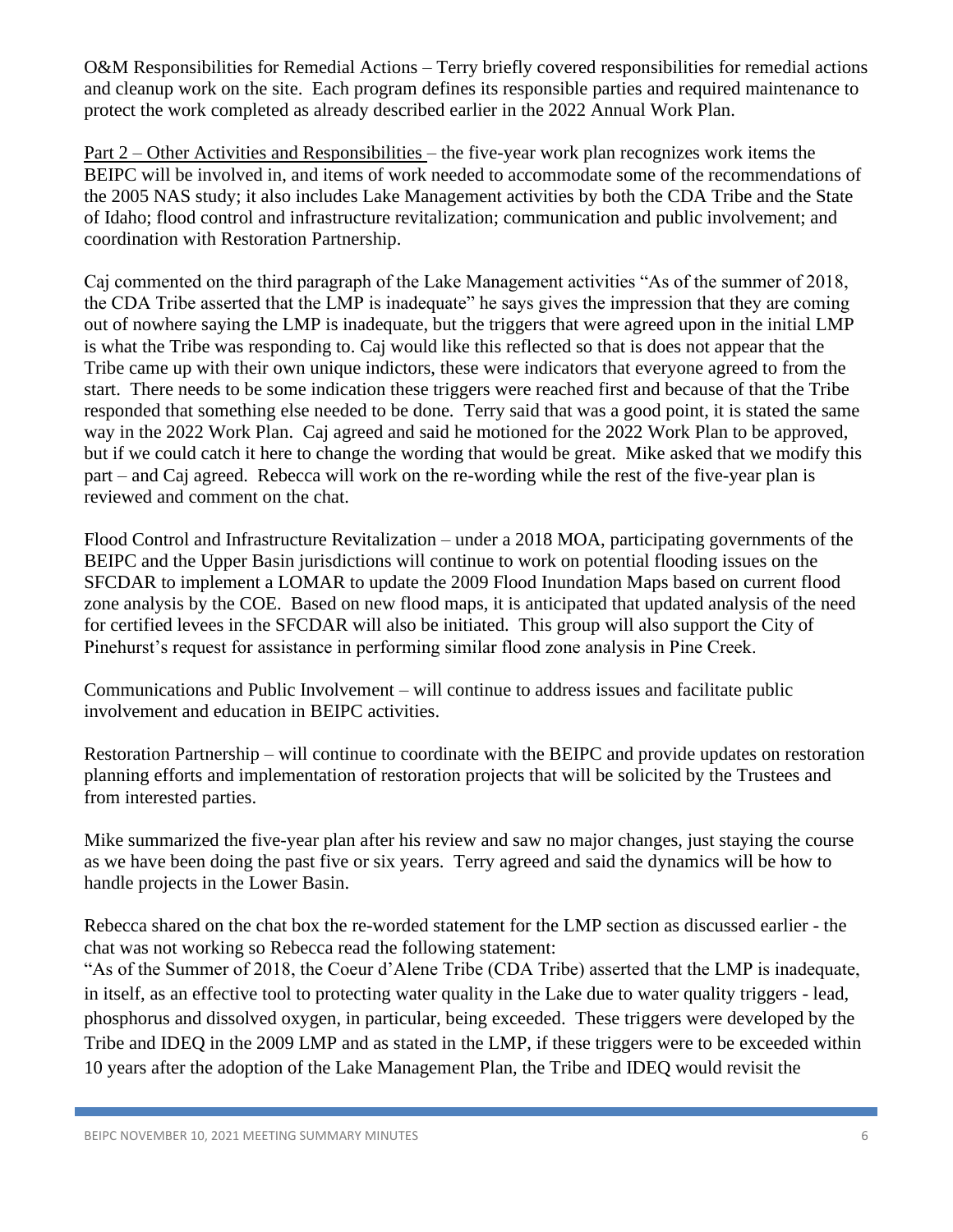effectiveness of the LMP and go back to EPA and call for more action to re-address the hazardous substances that continue to remain at the bottom of the lake"

Mike asked everyone if the modification was okay as re-written. Caj thought Rebecca's statement was perfect and provided context as to why the Tribe is asserting that the LMP is inadequate. Terry said the statement makes sense, that's why the NAS is doing their study, it precipitates that. Jess asked Dan McCracken and the IDEQ staff if they were comfortable with this statement as we have had slightly different opinions on the data. Dan agreed with Rebecca's statement – where the State has had a difference of opinion is when the triggers are exceeded what do we do. The Tribe thinks that we should go back to EPA and ask for more action and the State wants to gather more information and get the NAS study and their thoughts on the appropriate action to take. Ed Moreen said the language that was readoff was quick, could we get the changes the Tribe has requested, and specifically which triggers are they referring to? Rebecca re-sent the statement to the chat box with success! This would modify the section of the LMP in both the 2022 Work Plan and the Five-Year 2022-2026 Work Plan. This answered Ed's question seeing the triggers listed, he asked if the State was on-board with the statement that lead, phosphorus and dissolved oxygen were exceeded? Jamie Brunner said those were the triggers of concern at the time the Tribe withdrew their support of the LMP. Since then, another report came out that calls into question whether the dissolved oxygen is still in that trend direction. Craig Cooper said the triggers are accurate on the lead and phosphorus, the dissolved oxygen has been up and down depending on where you are at on the lake, but said the statement is reasonably accurate. Rebecca added for clarification that the Tribe has seen the dissolved oxygen levels decline on the Southern end of the lake.

**Public Comment on Draft 2022-2026 Five Year Work Plan** – there were no further comments on the five-year work plan.

#### **Approve 2022–2026 Five Year Work Plan – Board (Action Item)**

Mike summarized the points of change for the five-year work plan – update the blood lead level from 5 milligrams per deciliter to 3.5 milligrams per deciliter and provide the inserted language on the LMP as we just discussed as part of the approval of the 2022-2026 Work Plan. Caj made the motion to approve the five-year work plan with changes noted – Jess seconded – all approved **M/S/C**

Terry also asked that he be given authority to update the LMP language in the 2022 Work Plan. Caj made the motion to approve the 2022 Work Plan with the updated LMP section – Sandy seconded – all approved **M/S/C**

## **CCC and Public Input Session and Discussion**

Jerry Boyd gave an update on the CCC – he had trouble connecting today and missed the discussion on the Policy and Procedures but did catch the review of the work plans and approves of both. He has had one citizen ask about updates on the monitoring and successes as it pertains to the cleanup and water quality up Nine Mile and Canyon Creek and looks forward to hearing about this. There have been no CCC meetings lately but will do what he can to participate when needed. Terry added that the Policy and Procedures document does not apply to the CCC. There may be a need for a CCC meeting when the Lower Basin activities begin and meetings informing the public will need to be held.

Mike said this would be a good time if IDEQ or EPA members have monitoring success stories to share with the group. Ed Moreen stated they don't have anything at this time to share as far as success stories, but the work that has been implemented in the Upper Basin is displaying, with preliminary data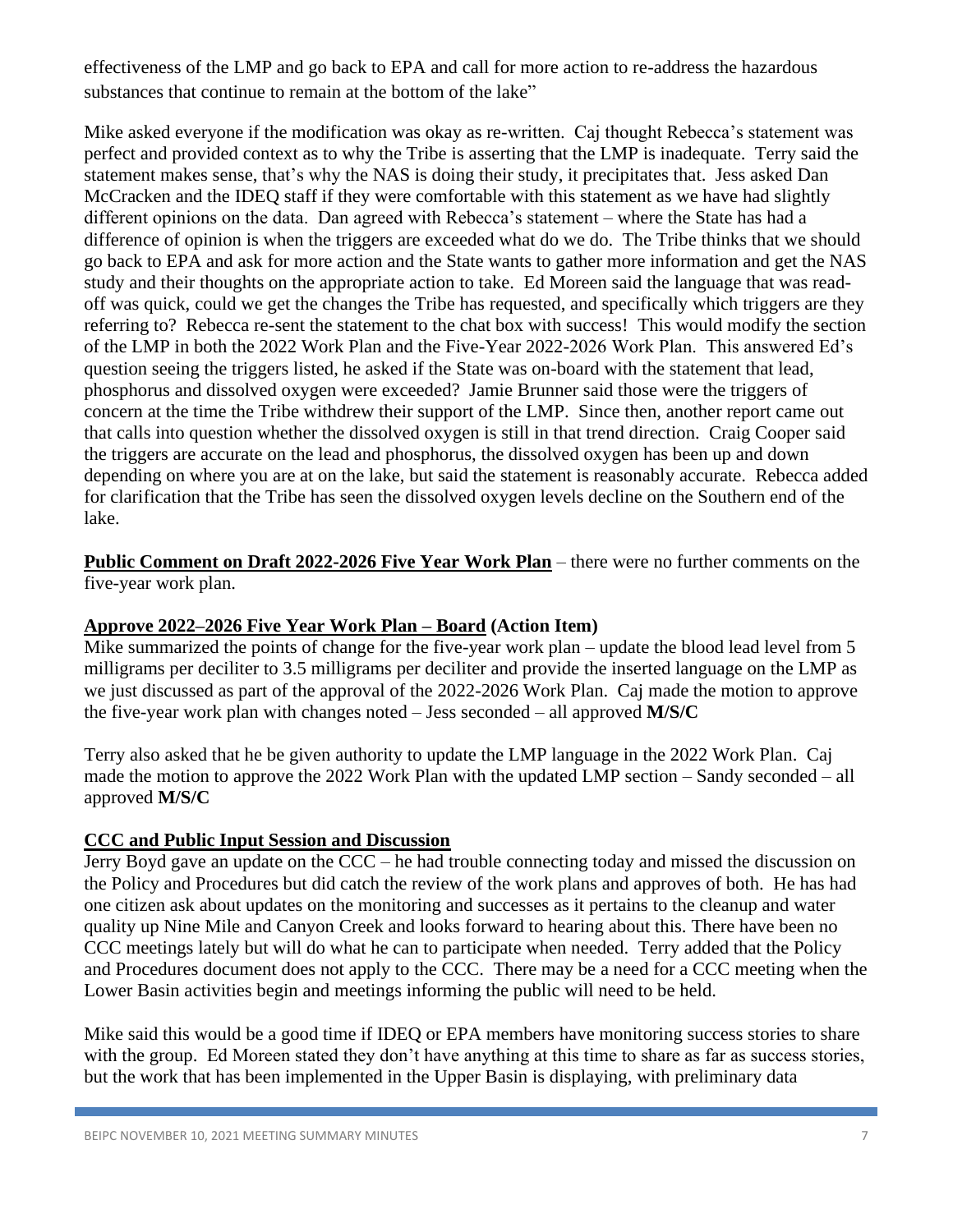collection, a sharp decrease in concentrations. He suggested that we wait a little longer to present the whole package after we have completed a couple more sites in Ninemile Creek, then we will have an entire sub-basin to address. EPA did present preliminary data on the CTP a couple of meetings ago and current data is showing very positive results in the removal of metals. He would be glad to have a more formal presentation in the future at either a BEIPC or TLG meeting.

Mike gave a moment for any further public input – Sandy offered their help in setting up a CCC meeting if we are still unable to meet in person. There were no more public comments.

## **Update Lake Management Plan, NAS and Coeur d'Alene Lake Advisory Committee Activities** –

Jamie Brunner, IDEQ, gave an update on the LMP, NAS study and CLAC activities – a third party review of the Lake Management data was called for by Governor Little in 2020. EPA and Kootenai County co-sponsor this contract. The NAS committee has been meeting regularly in mostly closed and some public meetings collecting information. The open sessions were recorded and can be viewed on their webpage. The field tour that was scheduled for September was cancelled due to COVID concerns. Some footage of points of interest around the Basin has been videoed will hopefully be shared with the committee. In the meantime, Governor Little has recognized the issue with the increase in phosphorus levels and has directed \$2M to fund projects that will reduce phosphorus and improve water quality in CDA Lake. In September, the Coeur d'Alene Lake Advisory Committee (CLAC) was appointed and will advise and prioritize proposals that are eligible for this funding. The timeline was aggressive in starting this committee so if there were weather related projects, contracts could be put in place in time. They approved eligibility and ranking criteria and received 29 applications thru their solicitation process, which broke out into 34 projects to consider. A rigorous internal review and scoring from staff in CDA and Kellogg offices help put together technical reviews which were provided to CLAC. Their meeting in October looked at all this information, prioritized projects by what they felt were most important and shortened the list to 22 projects with a good variety of proposals, The next step will be to provide their recommendations to the Panhandle Basin Advisory Group (BAG), and the BAG will meet on their concurrence of these recommendations to be forwarded to Director Byrne. Mike asked if the stormwater and point-source projects were similar to the wastewater as phosphorus-based projects? Jamie said the proposals they have seen are general treatment proposals so it would treat metals as well, but the target is phosphorus. Dan added that most of their stormwater discharges are untreated throughout the watershed, the phosphorus removal estimates for the stormwater projects are fairly high. In the technical evaluations of the projects, IDEQ did an estimate of how many pounds of phosphorus each project would reduce, which were included in the technical summary. Caj expressed on behalf of the Tribe how pleased they are that the Governor has initiated this \$2M proposal and the desire to hopefully lead into something more. The Tribe begrudgingly agreed to the NAS process because it's pretty clear that something needs to be done and this indicates the Governor agrees while we wait for the NAS process. Caj said this demonstrates a level of stewardship for the lake that we all care about and build on this momentum to create something great out of this. Jamie hopes that this process will be successful enough that in the future we'll get more funding directed at these sorts of projects. Jess added that from the agency's perspective that the \$2M is like a pilot where we're testing the process and seeing what type of projects come forward and what the interest is. As Jamie indicated in that short amount of time to receive that number of projects was impressive and demonstrates both the interest that's there and acknowledgement that nutrient reduction needs to take place around the lake. Jess is optimistic for additional dollars to potentially be put towards this from the State moving forward. There is nothing definitive yet, but the chances are likely for additional funding to go towards these efforts.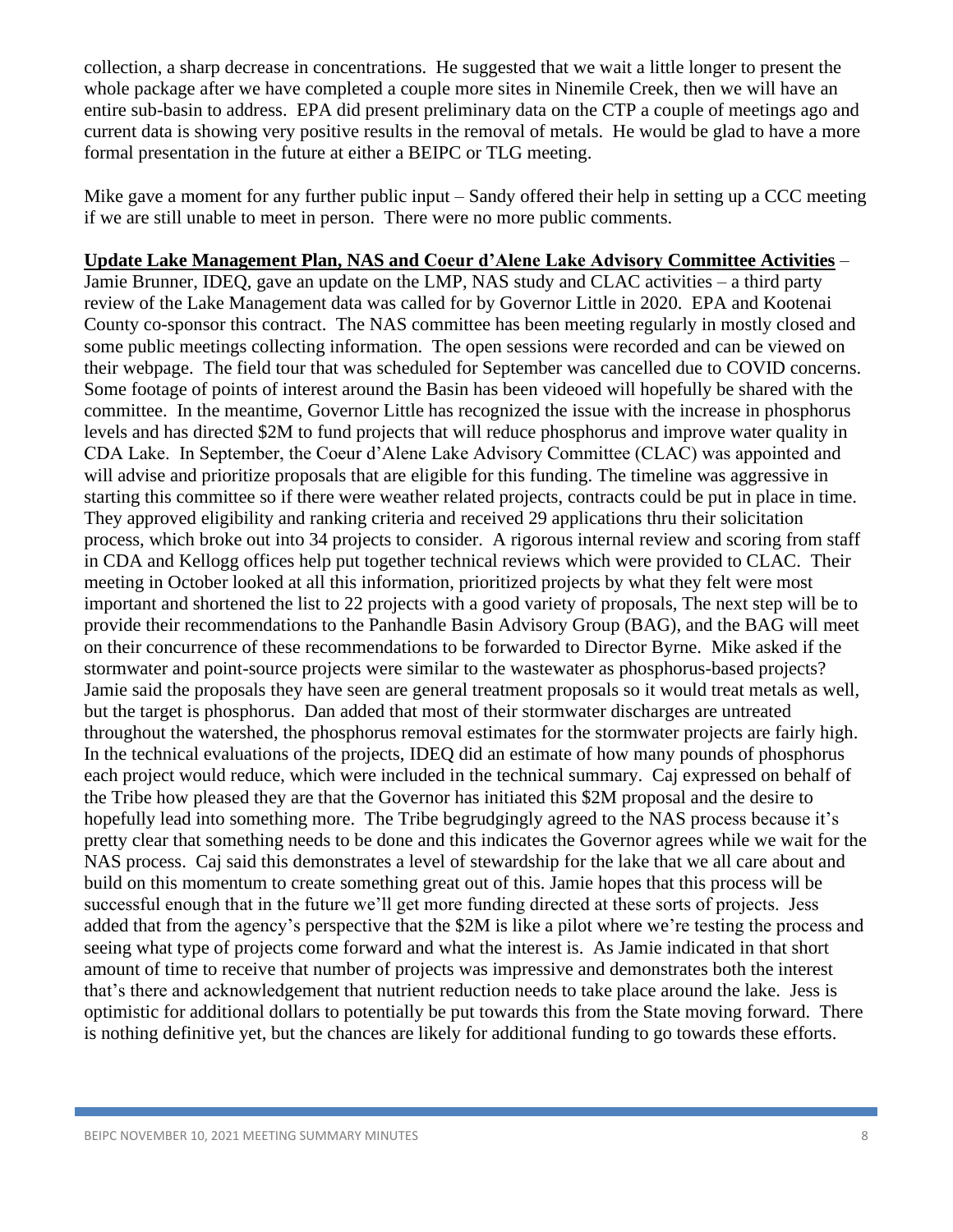**Outreach Activities during last year** – Terry Harwood acknowledged that PHD has been very busy with their outreach activities as outlined in their report. He briefly went thru the outreach report for BEIPC, PHD and IDEQ accomplishments throughout 2021. Rebecca added that the Tribe was also involved with a lot of those outreach activities.

## **Update on Restoration Partnership activities** – Rebecca Stevens, CDA Tribe

Rebecca's presentation updated us on the work the Restoration Partnership has accomplished in the last 2 ½ to 3 years. The Partnership is comprised of: US Fish & Wildlife; Bureau of Land Management; US Forest Service; CDA Tribe; Idaho Fish & Game and IDEQ. The difference between restoration as it compares to remedy – remedy is the cleanup under CERCLA Superfund activities and restoration under the Natural Resource Damage Assessment program which is also under CERCLA. They work in tandem as EPA continues to conduct their remedy and work alongside them with restoration activities. The Coeur d'Alene Lake monitoring and modeling has been continuing to gather real time data as far as pH, dissolved oxygen, specific conductivity, and temperature. Outreach and education ties in collectively with many other agencies. They have tried to make outreach virtually available to the teachers that they work with in the Basin. The numbers are down some in their confluence project but making advances and staying strong and positive.

### Project overviews:

Lake Creek stream enhancements – located on the reservation and is a 6–7-year program to restore almost the entire portion of the Lake Creek watershed within the CDA Tribe exterior boundaries of the reservation. This is a strong cutthroat trout tributary that flows into Windy Bay and is very important for the trout population.

Culturally Significant Plant project – taking place in the Hangman Creek drainage on the reservation where they are growing traditional culturally significant plants for future harvest by tribal members. Hepton Lake Breach Repair – along the St. Joe where a breach occurred in 1996, was repaired and breached again. It has been a non-native northern pike fishery habitat and they have plans underway working with the Natural Resource Conservation Service to repair the breach and restore the wetland to what it once was and create clean feeding habitat for migratory waterfowl, in particular tundra swans. Hepton Native Willow Nursery – adjacent to Hepton Lake is the native willow nursery. The Tribe has been working on this for the past 2 ½ years and have seven different species of willows on 18 acres. The willows are made available to all our Trustees in their restoration projects of which some have already been planted at Gray's Meadow and Cougar Bay. It is amazing to see these native willows take off and be utilized in our restoration projects, while also not competing with our local nurseries. Put and Take Fishery – taking place in the Hangman Drainage. We worked with one of the fish hatcheries in Washington to bring over salmon for this put and take fishery. This is the first time we have seen fish in this portion of Hangman Creek for well over 100 years and is exciting to bring back this cultural service to the community. This was supported by the US Fish and Wildlife Service, Idaho Fish & Game and the US Forest Service.

Canyon Marsh and Gleason's Marsh – sponsored by the US Fish and Wildlife Service, we are addressing contamination in these high waterfowl use areas. EPA has committed to complete remedy's followed by our restoration – these are two conservation easements we have been working on with the local landowners. It will be similar to the Schlepp Ag to Wetland Conversion project. Hats off to our partners at US Fish and Wildlife Service for their efforts to keep these conversations with the landowners going during these difficult pandemic times.